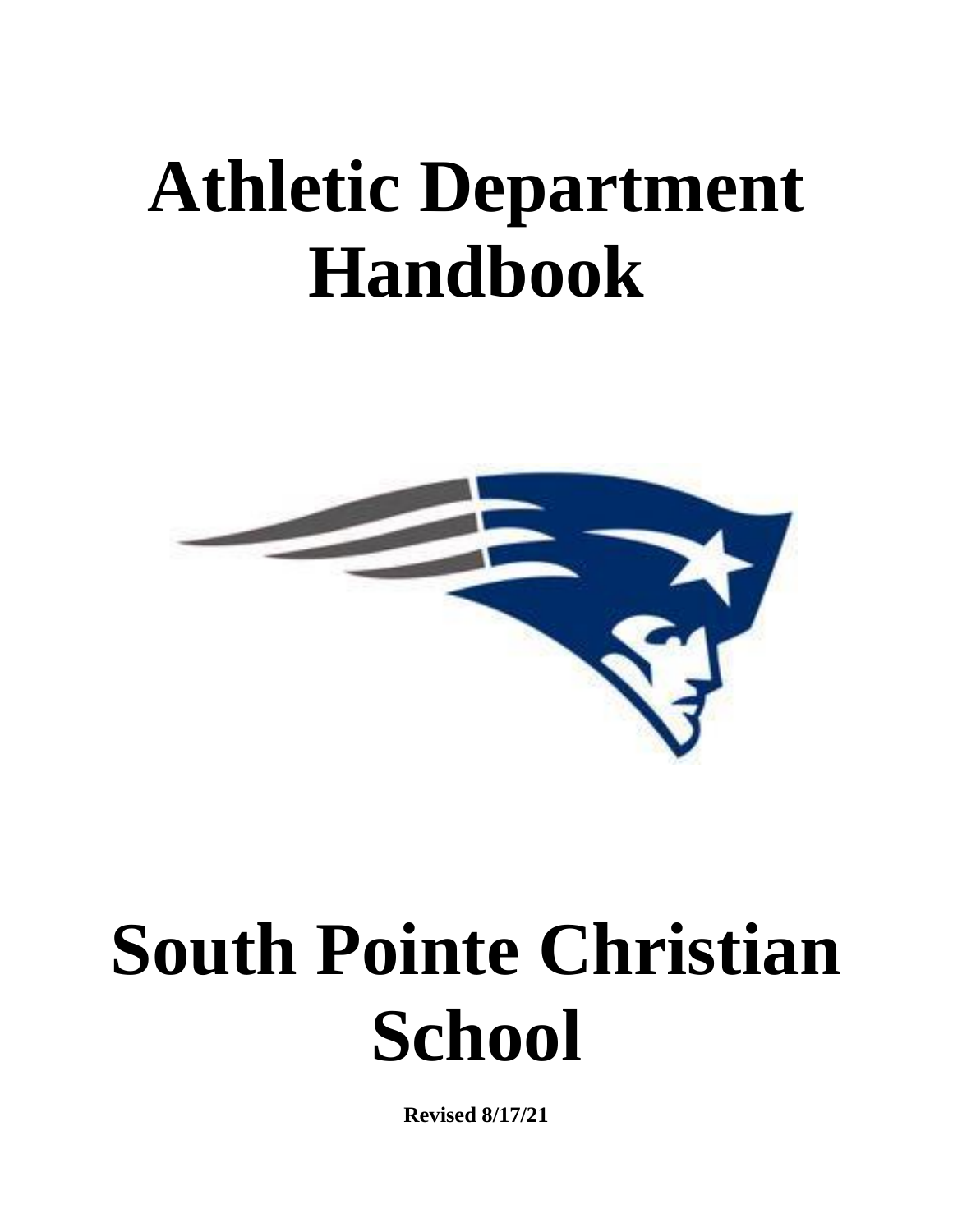# **The Role of Athletics at South Pointe Christian School**

Athletics at South Pointe Christian School is an integral part of the school's educational program. We believe a strong athletic program is vital to the success of achieving our God-given purpose. Athletics is the foundation for building school pride and school spirit. We encourage our student body to be involved in our athletic program through both active participation and support the endeavors of their classmates.

## **Philosophy of the SPCS Athletic Program**

The purpose of the Patriot athletic program is to promote physical, mental, and spiritual growth for our student athletes. We believe that athletics is one of the most significant tools in the educational process of spiritual character development, and helps to encourage students to lead by example. Athletics provides an opportunity to honor God through excellence, maximum effort, self-discipline, sacrificial teamwork, and outstanding sportsmanship.

True student athletes should never use participation in a sport as an excuse to be given preferential treatment in the classroom. All athletes should be aware of this before they decide to play any sport or be a cheerleader.

The commitment of athletes includes the willingness to improve through practice and participation in camps. To develop a winning attitude, the pursuit of excellence will require dedication.

**Colossians 3:23-24** "Whatever you do. work at it with all your heart, as working for the Lord, not for men, since you know that you will receive an inheritance from the Lord as a reward. It is the Lord Christ you are serving."

The spiritual goals of the South Pointe Christian School athletic program are as follows:

- 1. To conform each athlete to the positive character of Christ.
- 2. To teach winning and losing. Some of life's greatest lessons can be taught through winning and especially through defeat.
- 3. To teach submission to authority on and off the court.
- 4. To apply the lesson learned from athletics to the spiritual growth of the athlete.
- 5. To teach honesty, dependability, and self-control.
- 6. To learn the value of teamwork in relation to service.

**Philippians 4:13** "I can do all things through Christ which strengthens me."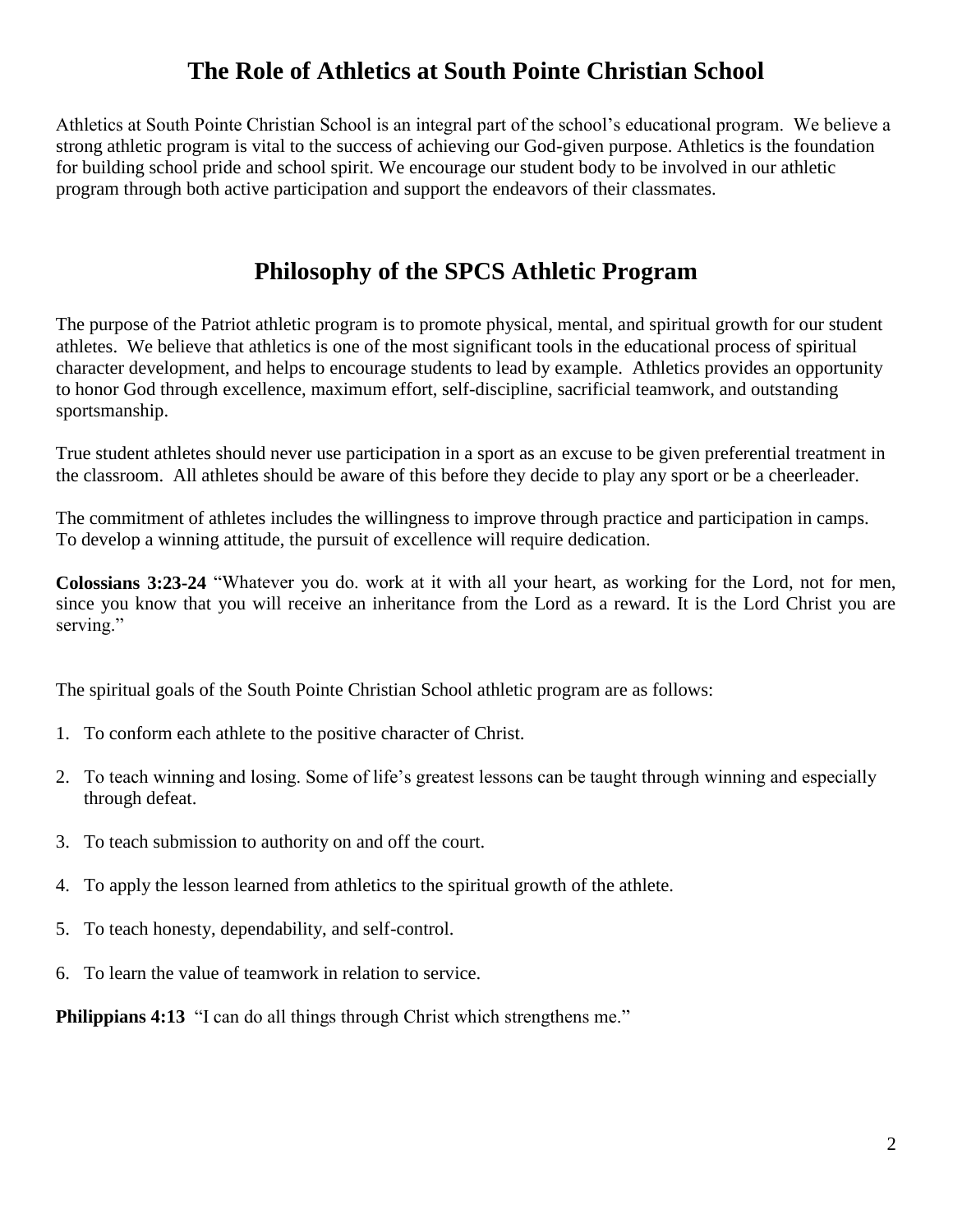## **Athletic Program Profile**

South Pointe Christian School competes in the 2A coastal division of the South Carolina Association of Christian Schools (SCACS). We will still compete at the 2A level however, in soccer, baseball, and softball we will be involved in a combination  $1A/2A$  configuration and playoff concept due to the low number of participating schools in these sports.

#### **Sport Offerings**

South Pointe Christian School offers a full sports program to students in grades 6-12. We encourage participation by all students. Fall tryouts will be held in early August, Winter tryouts are held in late October and Spring tryouts are held in mid-February.

Students in grades 6-10 may participate on junior varsity teams. Students in grades 7-12 are eligible for participation on varsity teams. NOTE: No student below  $7<sup>th</sup>$  grade should play in varsity competition except in golf and cross country. Listed below are the sports and teams offered.

| Season | Sport                | Junior Varsity | Varsity |
|--------|----------------------|----------------|---------|
| Fall   | Boy's Soccer         |                | X       |
| Fall   | Girl's Volleyball    | X              | X       |
| Fall   | <b>Cross Country</b> |                | X       |
| Winter | Boy's Basketball     | X              | X       |
| Winter | Girl's Basketball    | X              | X       |
| Spring | Softball             |                | X       |
| Spring | <b>Baseball</b>      |                | X       |
| Spring | Girl's Soccer        |                | X       |
| Spring | Golf                 |                | X       |

## **Policies and Procedures**

## **Attendance**

Participation on a South Pointe team involves a four day a week commitment. All games and practices are required for participation. Disciplinary action for missing a practice will be the responsibility of the coach. Player missing practice the day before a game without an excuse should not expect to start the next game.

If a player is sick or has to leave school early, he/she should personally notify the coach prior to the absence. The coach will decide on a case by case basis when the student may participate. Players will not be allowed to participate in any athletic activities on the day of an in-school or out-of-school suspension. Doctor visits and other appointments should be scheduled on Wednesdays. There are no practices or games on Wednesday thus providing the opportunity to meet other obligations without infringing upon athletics.

All athletes are responsible for any class work or homework they miss while participating in any athletic function. Extra time will not be given for athletes to complete homework.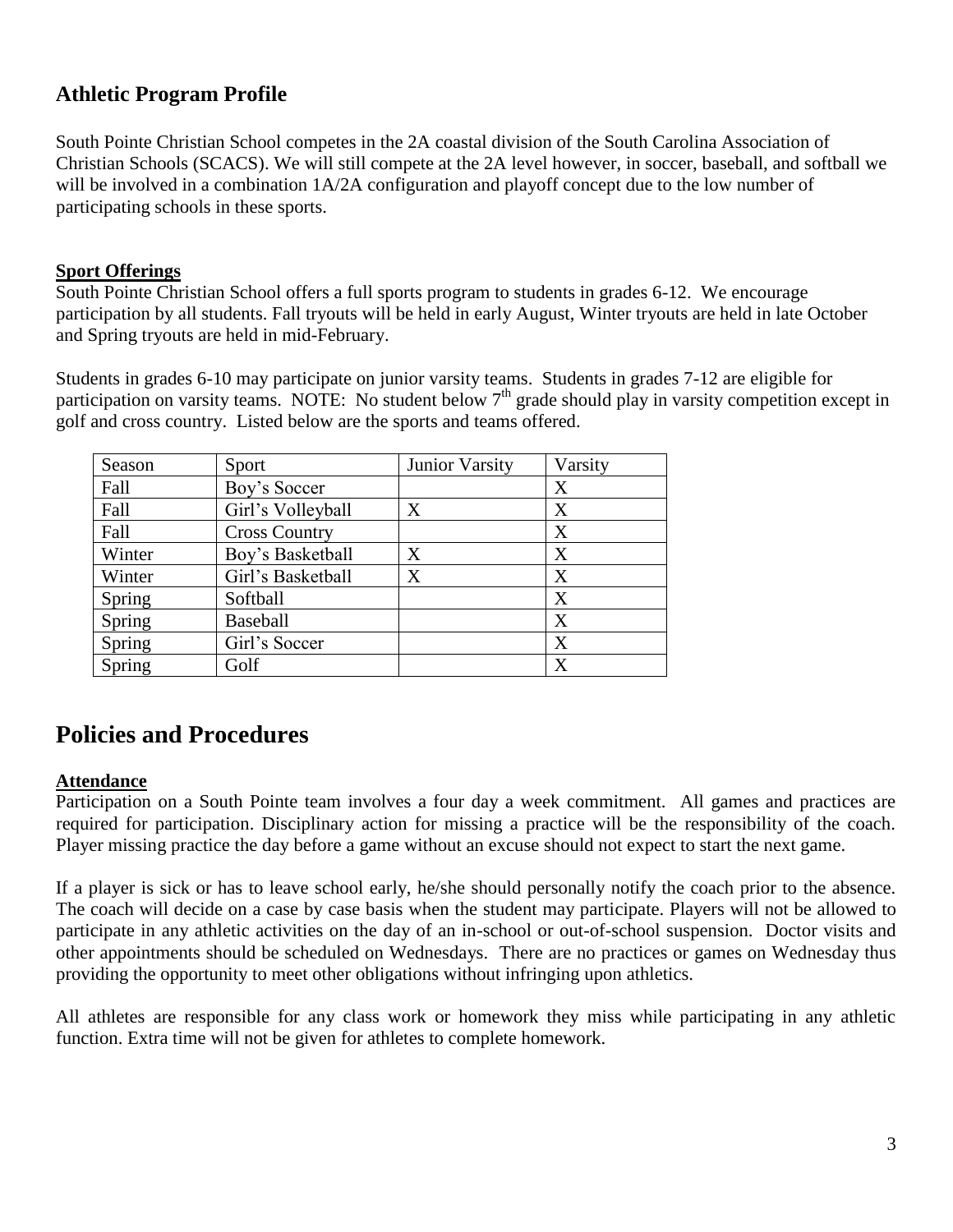Athletes choosing to dually participate on an outside team (travel team, club teams, and competition squads) and a school team, must notify their coach at the time of tryouts. **Participation on both teams will only be allowed with the understanding that the SPCS team has priority in case of conflicts.**

No practices or games will be scheduled on Sundays or Wednesdays in order to allow families to worship the Lord together.

## **Practice or game cancellations**

We try really hard not to cancel games or practices, but sometimes due to weather, or sickness we have no choice. In the event a game or practice is cancelled, we will notify the students as soon as possible. We will then allow the students to use the school phones to notify their parents so they can make arrangements to be picked up after school.

## **Awards**

The athletic department will sponsor an awards program at the end of each season in which athletic awards will be presented. Each coach will present awards based on Christian character and outstanding performance. These awards are intended to recognize those students who excel athletically, academically, and demonstrate outstanding Christian character.

The Patriot Award is the highest award given. The recipient of this award must compete full time in at least 3 sports, excel athletically and demonstrate citizenship, leadership, and Christian character.

The Scholar Athlete Award will be presented to any student that competes full time in at least three (3) sports and has maintained an "A" average in every subject.

The Athletes of the Year award will be based solely on athletic ability and statistics.

## **Communication**

All game and practice schedules can be obtained at www.southpointechristianschool.org.

Directions to all away events are also listed on the website.

In case of inclement weather, please contact the school office after 1:00 PM. Typically we are unable to provide information regarding field and weather conditions before this time.

Email addresses for our coaching staff are listed on the school website, under the "about us" tab, click faculty and staff.

Parent information meetings will be held at the beginning of each season.

# **Eligibility**

## **Eligibility Requirements**

Each school must send a list of eligible athletes, their date of birth, and their grade in school to the Athletic Commissioner prior to the beginning of the season. **This eligibility list must be sent to the Athletic Commissioner: please see Athletic Calendar for the due date.** A student has only four consecutive years of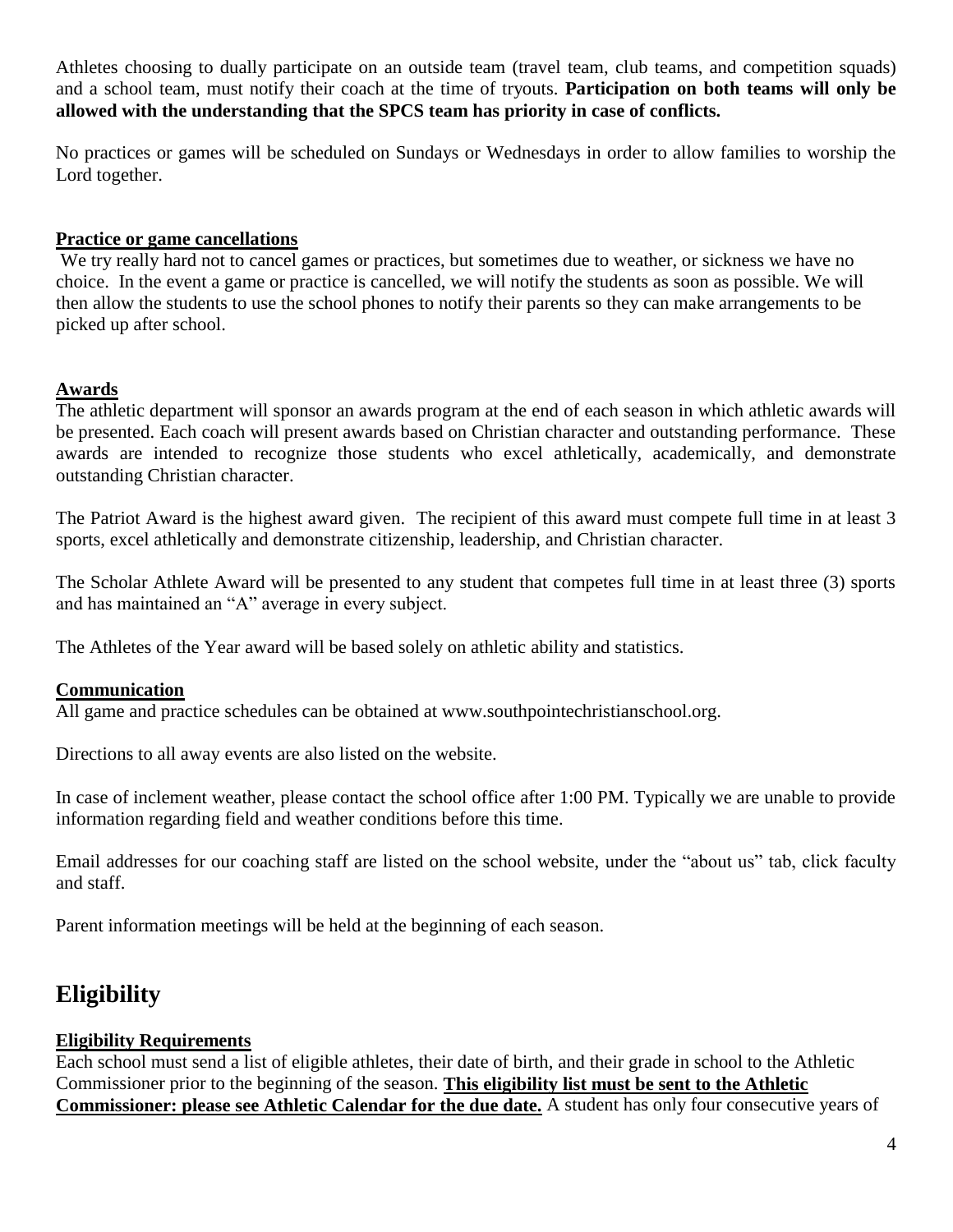athletic eligibility once he first enters the 9th grade. A student who fails a grade in high school will only be able to participate four consecutive years and will be ineligible for a fifth year of competition. Hardship cases may be presented to the Athletic Commissioner, who may make a presentation to the Athletic Commission for ruling.

- A. Transfer Students are eligible to play at another conference school if the transfer takes place no less than 14 days before the first official game in that sport. Students enrolling during the school year may not participate in any game until 14 days after the official date of enrollment in the SCACS school.
- B. NO student may participate in SCACS athletics while under suspension from school.
- C. If a student is expelled or withdrawn by force, he/she is ineligible for participation in SCACS athletics for the remainder of the school year.
- D. Home-educated students must meet the definition of "legitimate" students adopted by the SCACS Board of Directors in order to gain eligibility for any athletic activities.
- E. Students who are pregnant, married, or who have parented children may not participate as a player or cheerleader in SCACS athletic events.
- F. Students that participate in athletics must be regularly enrolled (not receive scholarship) in a member school. Any student participating in athletics should not be recruited or receive scholarship based on athletic ability or participation; no representative from any member school should make "first contact" with a prospective student for athletic purposes. Students participating in athletics are entitled to no more financial assistance than any other similar student attending a member school.

## **Academic Eligibility**

SCACS Athletics has set minimal academic standards for schools to follow. Schools may choose to enforce stricter standards at their own discretion. The Commissioner will not oversee schools' academic records. SCACS will simply rely on the integrity of each school to follow at least these minimal academic standards set by SCACS:

- A. No more than one "F" per grading period C. Must have a 70 average overall
	-
- 
- B. Cannot be failing Bible D. Minimum two-week time period for re-check
	-

## **Behavioral Eligibility**

A student's conduct and attitude are a major component in determining their eligibility.

- 1. A student who has continuing conduct and attitude problems may be dismissed from a team at the discretion of the coach, principal, or the athletic director.
- 2. As Christians, we must manifest a behavior that honors God and that people will respect. Because a student represents both Christ and SPCS, any action which would harm the testimony of either will not be tolerated. Demonstrations of poor sportsmanship will result in the athlete being denied the privilege of participation.
- 3. Any student that receives an in school or out of school suspension will not be allowed to participate in any athletic functions on the days of their suspension.
- 4. Accumulation of 60 demerits may result in dismissal from the team.

## **Age Requirements**

A student may not compete on a Junior High team if he or she is sixteen years of age prior to July 1 of the present school year. A student may not compete on a Junior Varsity team if he or she is seventeen years of age prior to July 1 of the present school year. A student may not compete on a Varsity team if he or she is nineteen years of age prior to July 1 of the present school year.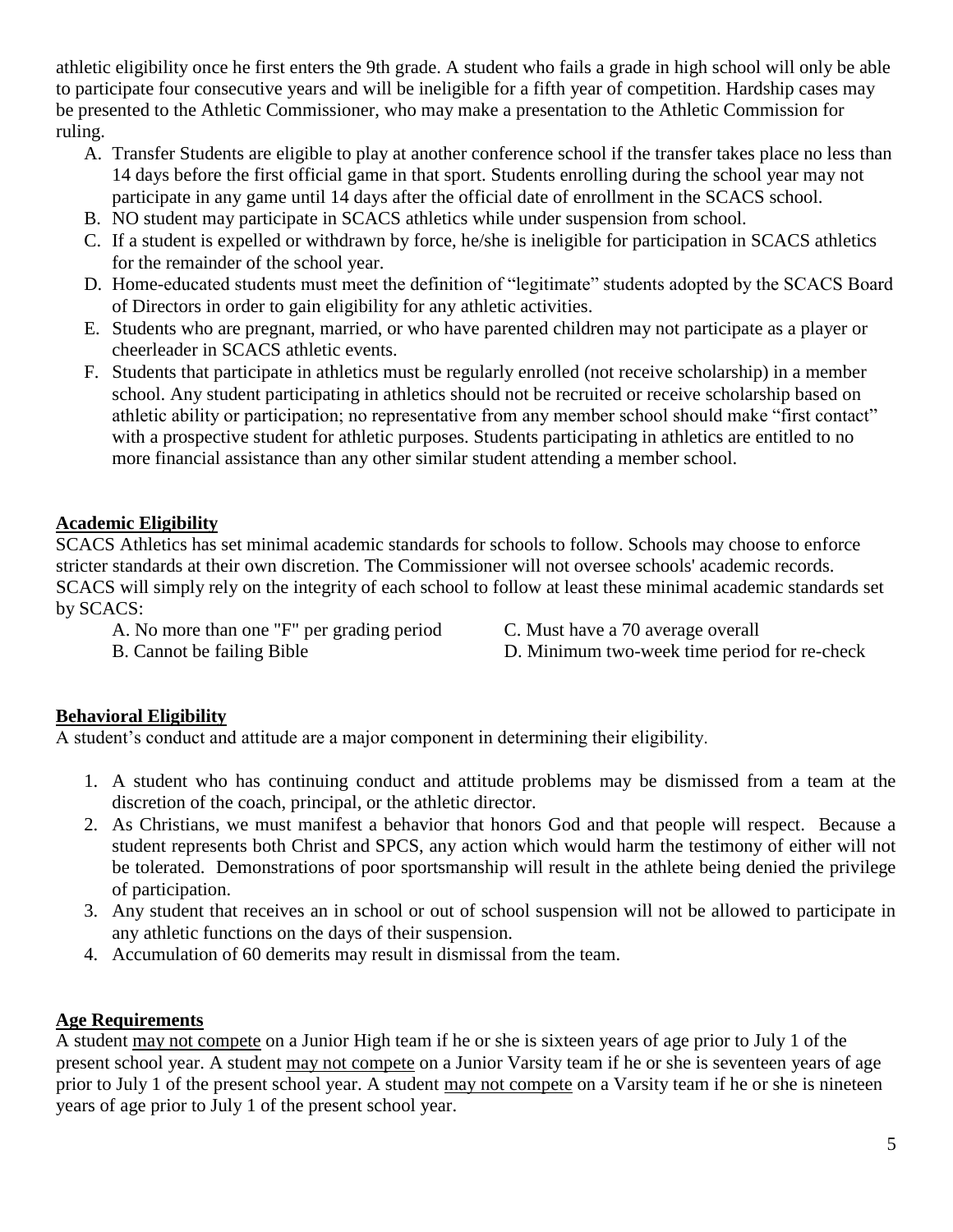## **Dress and Hair Requirements**

- Girl players may wear uniforms with a minimum 7-inch inseam or long uniform pants (loose fitting). If spandex shorts are worn, they should be worn under the uniform shorts.
- Boys' hair should be cut above the ears, eyebrows, and collar. Faddish hairstyles are not acceptable (mohawks, shaved sections, large afros, etc.).
- Boys' and girls' hair must be a natural color.
- No body piercing jewelry may be worn by athletes while participating in any SCACS athletic event (including before, during, or after a game).
- SCACS athletes are not permitted to have visible tattoos while participating in a SCACS athletic event (before, during, or after a game).

## *All members of the school's entourage (players, coaches, statisticians, etc.) are under the same dress and hair code requirements.*

These standards should be enforced at all SCACS games, not just at the tournaments.

## **Commitment to Compete**

It is essential that a school keep its commitment to participate once games are scheduled with other SCACS athletics schools. Dates available to schedule games are a premium, and when a game is cancelled the other school loses an opportunity to compete on that date. Consequently, cut-off dates have been established for each season, whereby a school must commit to compete in that particular sport. If a school cancels the season after these dates, a fine of \$250 will be imposed.

## **Fees**

Each student will be assessed an athletic fee of \$75 per sport played. **This fee is due before the first game and should be paid to South Pointe Christian School and given to the athletic director.**

Teams/Coaches may choose to offer items for the team to purchase. (shoes, practice gear, warm-ups, socks, etc.) These items are not included in the athletic fee and must be paid for separately.

## **Parent Expectations**

- 1. Pray for your child's coach. They need your prayers more than anything.
- 2. Be involved! Make an effort to attend as many games as possible.
- 3. Set an example of exemplary sportsmanship. All cheering should be positive and for our teams not against another player or team. All spectators should refrain from making derogatory comments towards the officials.
- 4. Be prompt to pickup your child from practice and games. Our coaches are already making great sacrifices to coach your child. Show them you appreciate them by being on time!
- 5. Handle all conflicts according to the Matthew 18 principle. All concerns should be addressed at the lowest level first. Parents should first contact the coach and work to resolve any issues.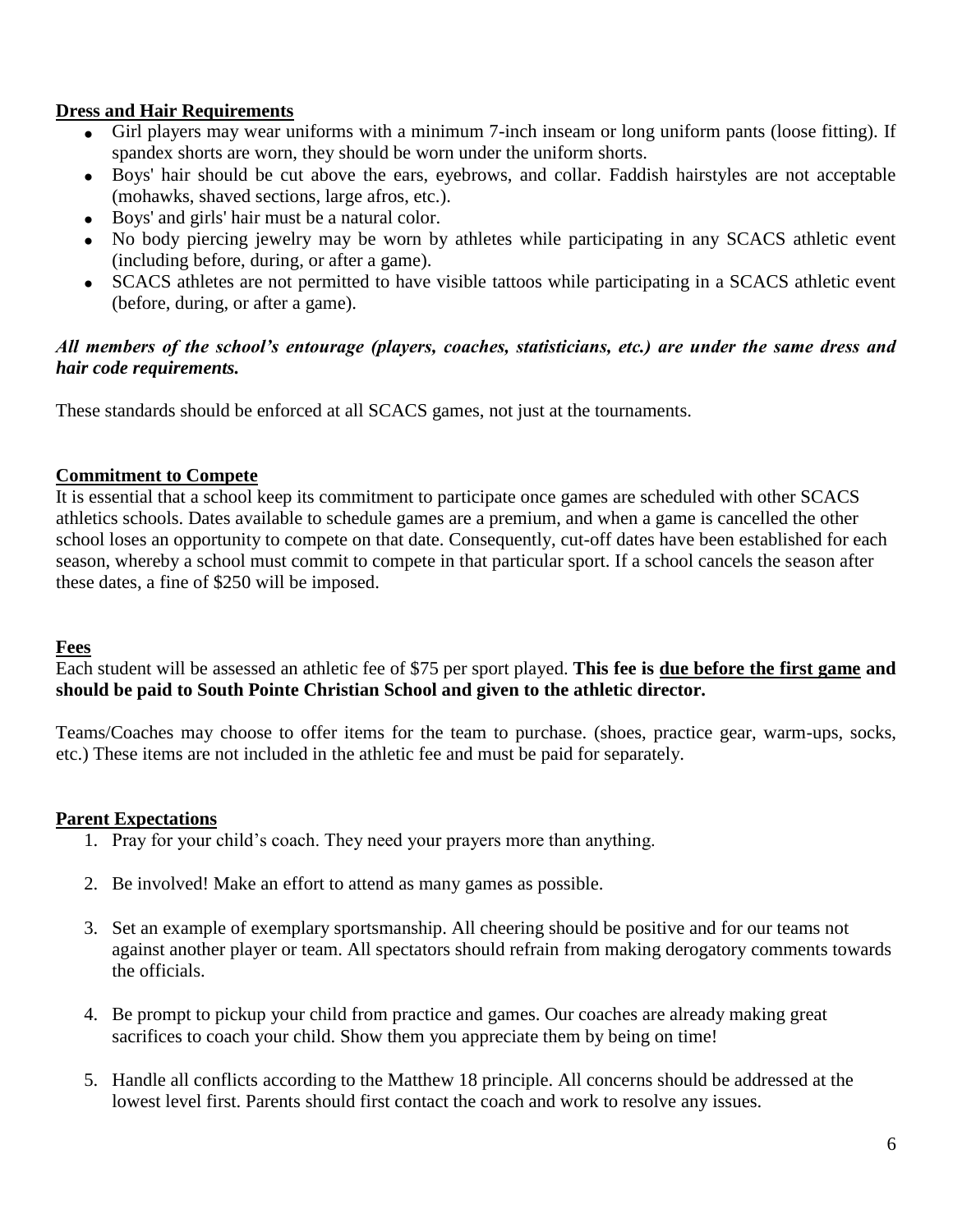- 6. Be willing to get involved. We are always in need of scorekeepers, linesmen, concession workers, etc. Make an effort to attend the booster club meetings.
- 7. One parent from each family must attend the parent information meeting at the beginning of each season.
- 8. Playing time is strictly a coach's decision. The coach is always in the best position to judge who is on the court or playing field. Please refrain from unfair assessment of a coach's intentions in these situations.

## **Preseason/Tryouts**

**Each athlete must have a completed physical, athletic waiver, signed athletic handbook cooperation form, signed permission to treat form, and a copy of parent's insurance card in order to tryout for any South Pointe team. The physical must be on file in the office or brought to tryouts on the first day. No student will be allowed to try out without a current physical.**

Physicals are considered current if they are no more than 12 months old. If a physical expires during the season, a new physical must be obtained prior to the one year anniversary.

SPCS carries accident insurance on our students. This is secondary coverage after parent's primary insurance.

All athletic fees must be paid before the first game.

A required parent meeting will be held prior to the start of each season.

The handbook cooperation form must be signed by the athlete and parent prior to the first game.

## **Sportsmanship**

South Pointe received the Sportsmanship Award among 2A SCACS schools in 2013-2014 and again in 2015- 2016. We hope to build upon this accolade and continue in the tradition of integrity, fair play, and respect. To this end…

- 1. All spectators should display sportsmanship at all times.
- 2. ALWAYS cheer in a positive manner. Positive cheering leads to positive results.
- 3. Avoid making comments directed at the opposing team, fans or players.
- 4. Avoid making derogatory comments towards the officials. The officials are the authority during an athletic event. As the respect towards authority in our society weakens, let's set a great example as spectators as to how God commands us to respond to authority.
- 5. Avoid coaching from the stands. Please allow your child to focus on the game and the instructions of the coaching staff.

## **Technical Fouls, Cautions, Ejections**

Technical and conduct fouls will be handled according to the National Federation Handbook. All conduct technical fouls in basketball, yellow and red cards in soccer, and an ejection in any sport, must be reported by both schools involved to the Commissioner within three school days of the incident. This report should include all violations by any student athlete/coach during the current year and all disciplinary action taken by the school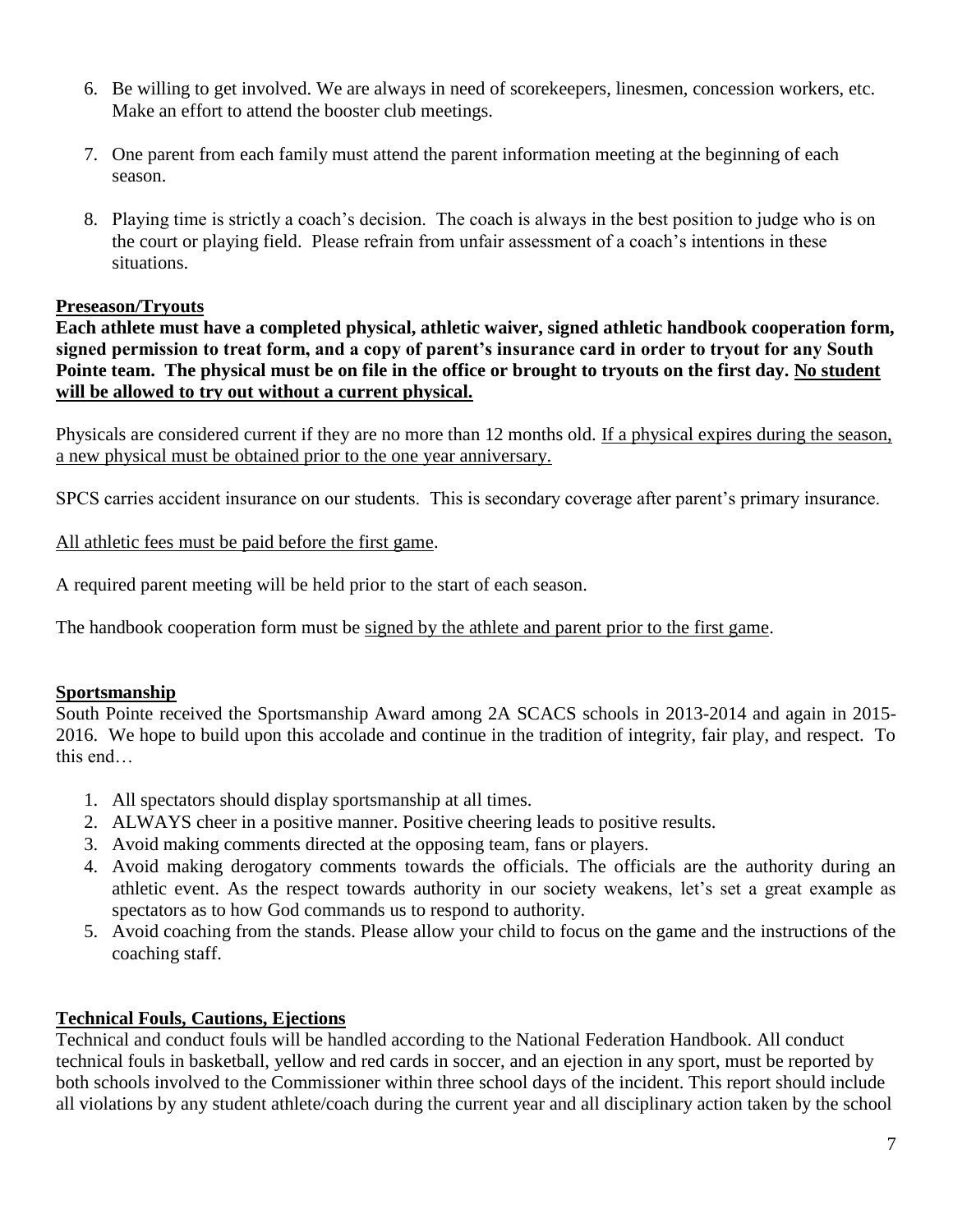concerning the matter. The Commissioner will keep a file and submit a report to the SCACS Executive Director listing schools with multiple offenses. If one or both schools do not submit a report, a fine may be levied on one or both schools involved.

If at any time during a game a coach or player is ejected due to behavioral problems, he/she will not be allowed to play in the next scheduled SCACS game. Coaches or players who are suspended may not dress out or sit with their team during any game from which they are suspended.

## **Conduct Foul on Coaches & Players**

When any coach or player is assessed a technical foul or red card, this information should be reported to the SCACS office via the "Game Report Form." Infractions will carry the following penalties—

| <b>Situation</b>      | <b>Coaches</b>    | <b>Players</b>    |
|-----------------------|-------------------|-------------------|
| Technical foul        | 5 points          | 4 points          |
| Game disqualification | 1 game suspension | 1 game suspension |

| <b>Point Accrual</b> | <b>Penalty</b>          |
|----------------------|-------------------------|
| 10 points            | 2 game suspension       |
| 15 points            | Season disqualification |

It should be noted that any disqualification that also causes a coach or player to exceed the point totals allowed may also result in compounded penalties.

- 1. Any athlete receiving a conduct technical foul in basketball, a conduct caution (yellow card) in soccer, a caution (yellow card) in volleyball, or a verbal caution in baseball or softball, will be removed from the game for any time deemed necessary by the coach.
- 2. Any athlete receiving two technical fouls in one game, or red card, or ejection will be suspended from the next game. This athlete must also meet with the athletic director before being reinstated to the team.
- 3. Any athlete who receives a second ejection during the school year will be ineligible to participate in the athletic program for the remainder of the school year.

## **Travel**

- 1. We believe that having the team ride together to away games helps build team spirit. Therefore, all students should ride together to and from away games unless prior arrangements have been made with the coach. **Students riding home from an away game with anyone other than their parents/guardians must have written parental permission.**
- 2. All students are responsible for completing any class work missed due to an athletic event. Athletes will not be given extra time to complete assignments.
- 3. All athletes are representatives of Jesus Christ and South Pointe Christian School. All athletes are to conduct themselves in a professional manner at all times. This includes while playing, while being a spectator and while in public places.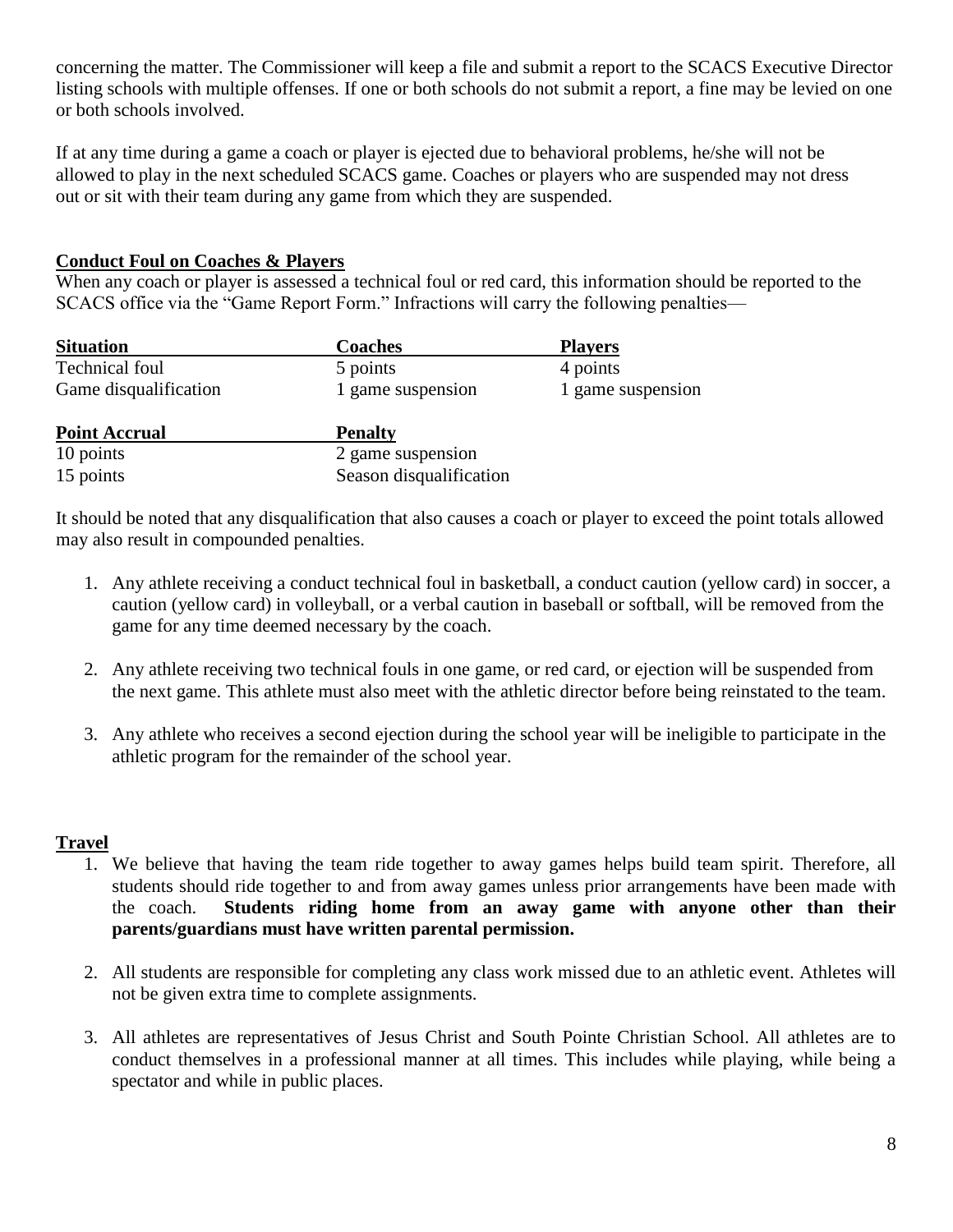- 4. Proper conduct is to be demonstrated while riding on school transportation. This includes remaining seated, keeping noise to a low level, and keeping hands and feet inside the bus.
- 5. Cell phones, iPod/iPad and other devices are not allowed to be used during games or practices. No sharing of devices will be permitted.
- 6. Team dress standards will be determined by the coach.
- 7. Boys will always be seated from the mid-point to the rear of the bus. Girls will be seated from the midpoint to the front of the bus. Athletic coaches, AD, and members of the entourage will be seated somewhere in the area of his/her players.
- 8. Displays of flatulence, profanity or other vulgarities will be dealt with immediately and will result in suspension, depending upon severity.
- 9. Travel squads may be necessary in some sports due to the large number of prospective players. These squads will be determined by coaches strictly as the result of individual work ethic and skill levels.
- 10. Long bus trips will be necessary this year due to the new conference affiliation. It is strongly suggested that students utilize the drive time to contests to complete homework assignments and projects.

Athletic trips that involve the use of our 14 passenger bus, our 48 passenger bus, and any other loaned vehicles will need to be cleaned thoroughly at the conclusion of each event. Any vehicle that is not cleaned properly will result in disciplinary actions for the athletes transported by that vehicle. (10 demerits for each occupant)

## **Uniforms**

- 1. All athletes should treat the SPCS issued uniforms with great respect. Any lost or damaged items must be reported to the coach and the player will be responsible for the cost of replacing lost items.
- 2. Parents should ensure proper care with regards to the laundering of uniforms. All uniforms should be washed in cold water and allowed to air dry. If drying mechanically, all uniforms should be dried on the lowest setting possible.
- 3. Careful attention should be given to the modesty of all uniforms and clothing worn during athletic events and practices.
- 4. Uniforms should not be worn any time other than during an athletic event. This includes school and during physical education classes.
- 5. All uniforms should be returned to the coach immediately after team pictures are made after the end of each season. Uniforms not returned in a timely manner will be billed to your account.